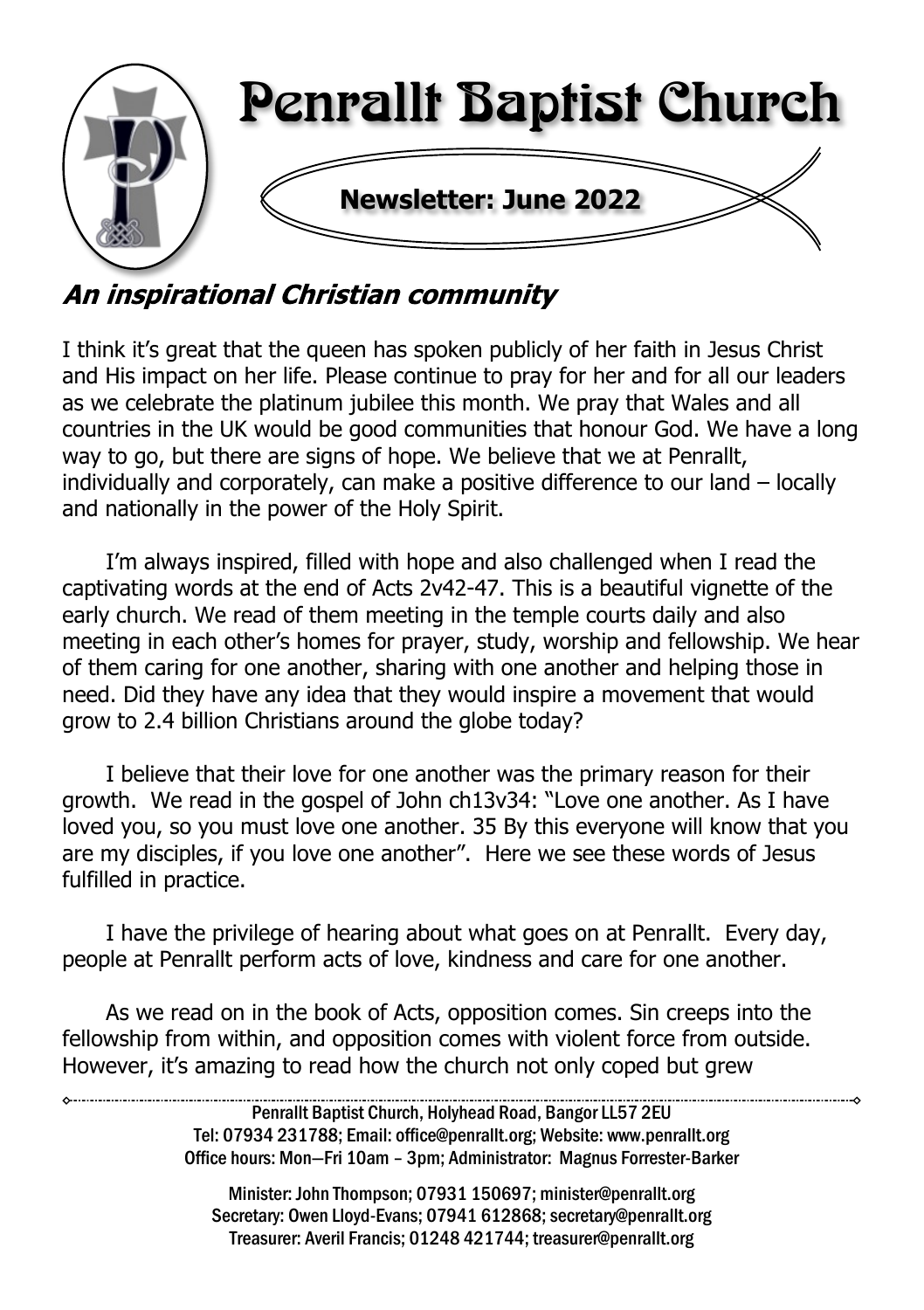throughout this. Of course, churches today have to cope with internal problems and external opposition, but the work of God continues in spite of this. In other parts of the world like Iran and China the church is still under persecution, but these are among the churches that have grown the most! Please pray for them and for the 'Open Doors' organisation and others like them. Open Doors help us to contend for the persecuted church by writing to our governments, raising awareness and in directing our prayers.

We read the result… "the Lord added to their number daily those who were being saved". This continues across the world today. We see growth in Penrallt too for which we praise God and we seek to continue to follow his guidance for us.

As we journey through the book of Acts we see the story of the early church unfold. The question for us today is how can each of us contribute individually and corporately to making Penrallt more and more aligned to the values of the kingdom of God. Please do get involved in the community of Penrallt and pray for the things you read about in this newsletter. I pray you will know peace and God's love as you do so. This is the continuation of the work of Jesus, and he calls us all to be part of it. To his glory alone.

Blessings,

John

#### **Children's Birthdays in June**

27<sup>th</sup>: Harvey Lemon, Ben Warnock

#### **Church Office**

The church administrator, Magnus, can be contacted on [office@penrallt.org](mailto:office@penrallt.org) or 07934 231788 during the church office opening hours (10am – 4pm Monday to Friday, except Bank Holidays). NB Magnus is still working largely from home at the moment, but the office hours still apply.

#### **Deadline for next month's newsletter: Tuesday 21st June**

Please send information to Magnus [\(office@penrallt.org\)](mailto:office@penrallt.org). All items should be submitted by email as early as possible.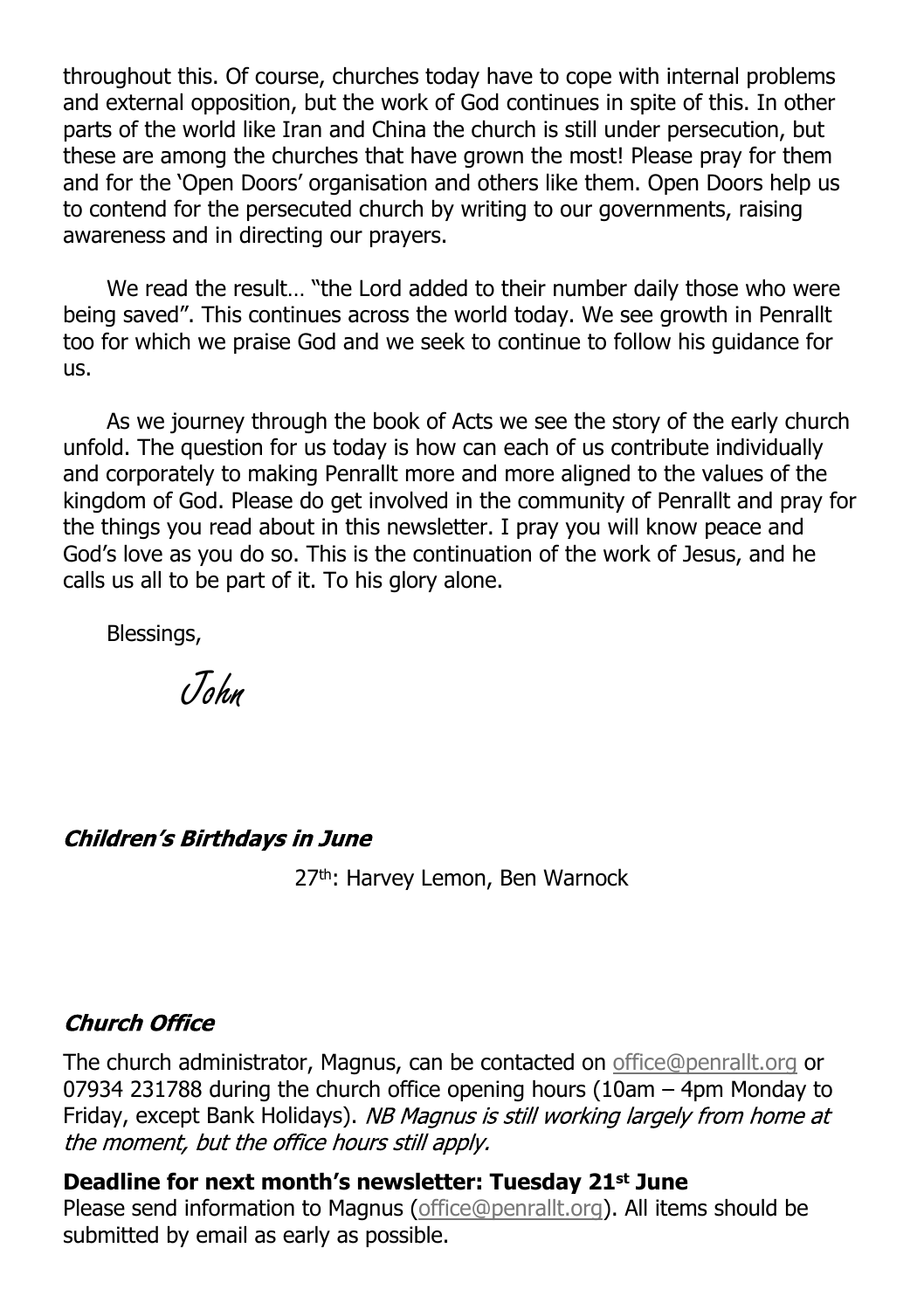## **Morning Services This Month**

Our morning services continue to be in a hybrid format, in the building and on Zoom. Please see the website for up to date information about services and any Covid regulations which may be in force. The link for the Zoom meeting and recordings of past services, where available, are also on the website.

Morning services start at 10:30am on Sundays. Children and young people go out part way through the service for Sunday school (Primary school / up to 11) or Deeper (Secondary school /  $11 - 17$ ); there are also crèche facilities available if you have very young children.

#### **Sunday 5th June**

A Community of courage. Acts 2:1–4, 4:13–31. Preacher: John Thompson.

#### **Sunday 12th June**

A Community working it out in awe, wonder and worship. Acts 4:31–37. Preacher: John Thompson.

#### **Sunday 19th June**

Father's Day all-age service led by Wendy Lemon.

#### **Sunday 26th June** (Communion service)

A Community with accountability and grace. Acts 5:1–11. Preacher: John Thompson.

Communion will be served in a Covid-safe manner to those in the building. Those on Zoom will need bread and wine (or equivalent) to fully participate.

The sermons on 5<sup>th</sup>, 12<sup>th</sup> and 26<sup>th</sup> June are part of a series of sermons on Community based on the early chapters of Acts. Recordings of the sermons in the series can be found on our website.

#### **Renew 57**

Anyone and everyone is welcome to come to Penrallt on a Thursday morning, where the Canolfan (rear hall) is open from 10:30am to 12:30pm. Bring a hobby to share with someone else, have a cup of tea or coffee and some toast and a chat. There is a separate prayer space (in a different room) available throughout this time for quiet reflection with optional opportunities to be led in short gentle contemplative prayer in the prayer space at the beginning and the end. This is a place where it is "OK not to be OK". An opportunity to give some attention to our mental and spiritual wellbeing. This is running as a pilot until mid-July. Please pray for John and the team.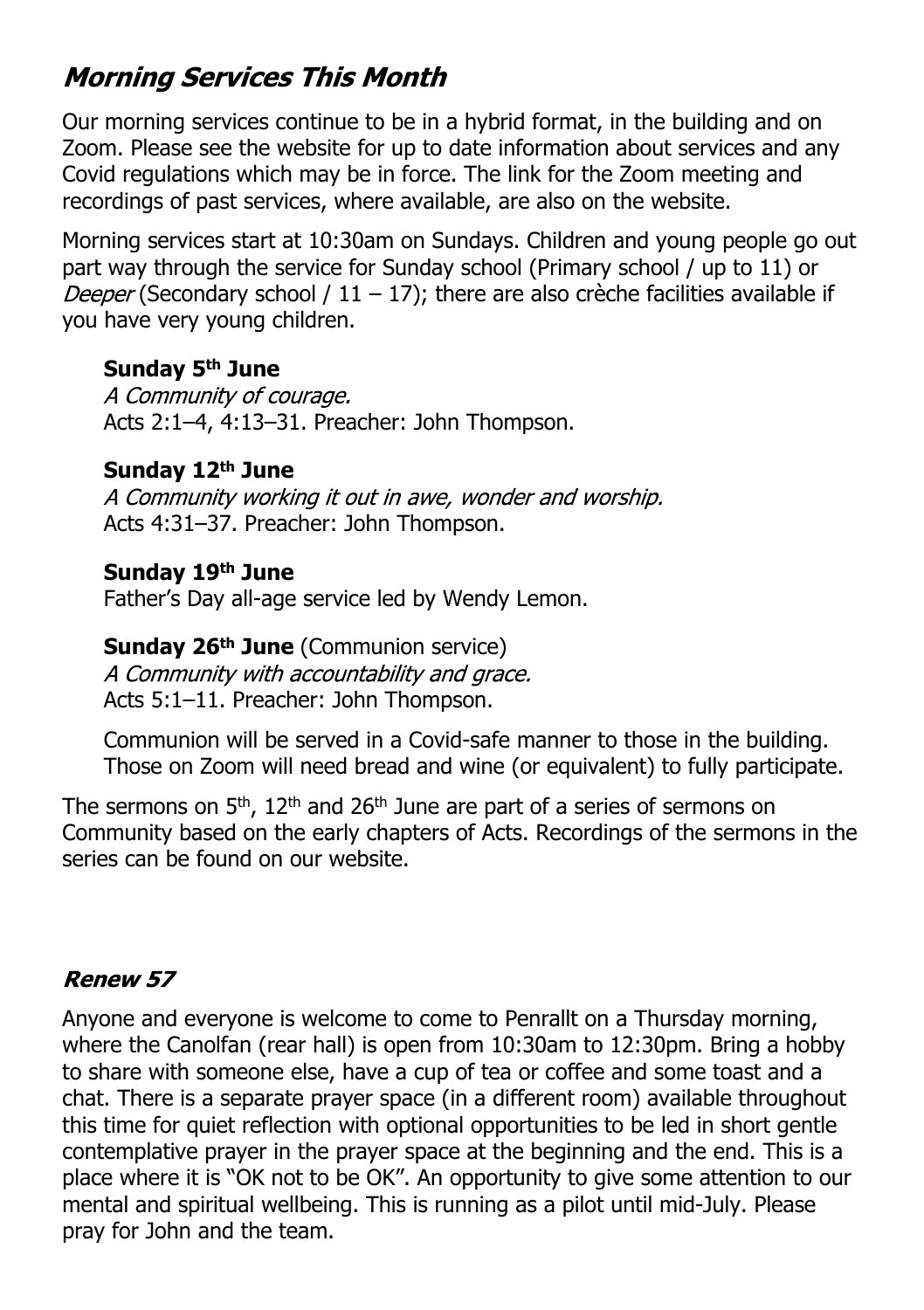## **Evening Services**

Following a successful start in May, we are continuing to trial some different evening service formats until the Summer holidays. Some might work, some might not, but we are looking at using that Sunday evening slot to be of use to as many people as possible. Owen ([secretary@penrallt.org\)](mailto:secretary@penrallt.org) would welcome any feedback — but be gentle! And then we will evaluate.

**Each of these services will start at 6pm** and most are expected to last around an hour to an hour and a half. Note that unlike our morning services, these will not be recorded or broadcast on Zoom. Also, there will not be an evening service on the first Sunday of the month; instead we will continue our fellowship activities in the afternoons and in June we are also participating in the Cytûn Pentecost Praise service (see below).

Here is the programme for Sunday evenings in June:

#### **Sunday 12th June**

Monthly prayer meeting led by Lesley Jackson.

#### **Sunday 19th June**

No evening service. Please pray for the joint youth event with Penrallt, Mosaic and Lighthouse.

#### **Sunday 26th June**

Video evening service. Watching a Christian film in Church and then reflecting on it briefly.

#### **Pentecost Praise**

Although we are not planning our own evening services on the first Sunday of the month, we will be joining with the other churches of Cytûn Bangor for Pentecost Praise at 5pm on Pentecost Sunday, 5<sup>th</sup> June. This will be at Emaus, the Welsh Baptist/Congregational chapel on Love Lane (opposite Aldi and near M&S).

### **TFT event: Saturday 2nd July**

A speaker from the True Freedom Trust is coming to speak on the topic "Understanding and supporting people who are Bible-believing Christians, are gay and are celibate". This is on Saturday 2nd July, 10:30–12:30. Coffee will be available from 10am. Please register with the office that you are coming by email to office@penrallt.org and feel free to bring a guest along with you. This is not designed or intended to be an open event for the public, rather it is aimed at the congregation of Penrallt and will be assuming some understanding of the Christian faith. Please ask John for more information.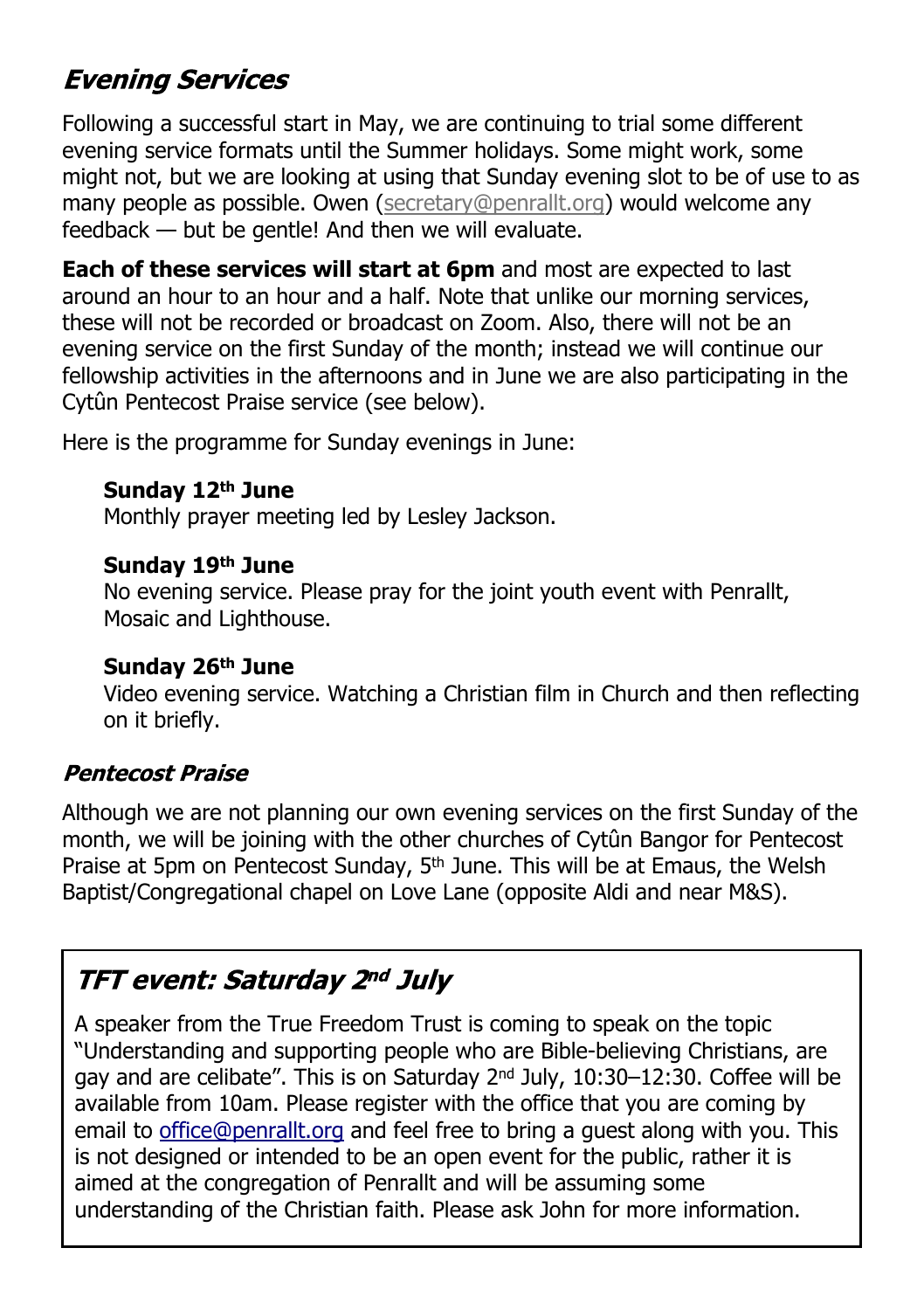### **◊ Baptist Leaders' Fellowship**

There is no meeting in June. The net meeting is Friday  $15<sup>th</sup>$  July. The speaker will be Amy Turner from Gobaith Môn.

## **◊ CAP (Christians Against Poverty) help with debt in Bangor**

There is now a CAP centre (Menai Debt Centre) in Bangor. This helps people who are struggling with debt. The first step is to call the free help line number: 0800 328 0006 (Monday–Thursday 9:30–5:00, Friday 9:30–3:30).

### **◊ Christian Aid Week**

Penrallt raised a total of £825. Cytun's Plant and Cake Stall raised £200, and the High Street collection raised £160. Thank you to everyone who contributed in any way.

### **◊ Church Fellowship Events**

Our fellowship event in June will be a Jubilee beach party at Rhosneigr on Sunday 5 th June between 1 and 4pm; details on the booking page: <https://www.eventbrite.co.uk/e/jubilee-beach-party-tickets-333151905317>

Please see the website for details of the July event in due course.

### **◊ Deacons**

Our deacons will be meeting on  $8<sup>th</sup>$  June. Please pray for them. To find out who's who on the diaconate, see [https://www.penrallt.org/staff](https://www.penrallt.org/staff/index.php)

### **◊ Foodbanks**

Bangor Cathedral Foodbank is open 2 – 3pm every Monday, Wednesday and Friday, operating from Tŷ Deiniol (the Diocesan Centre) next to Bangor Cathedral. A referral from another service is normally required to access the foodbank but they are able to give people up to two emergency food parcels without a referral. To find out more please visit [www.bangorfoodbank.org](https://www.bangorfoodbank.org)

Mosaic church also have a Foodbank at Coed Mawr Community Centre, which is open 9:30 – 11 on Tuesday, Thursday and Saturday mornings. Contact Christine King on 07734 667011.

### **◊ Giving**

This month we will resume taking up an offering during our morning services. There is also a donations box at the back of the chapel which you can use if you would like to give financially towards the work of Penrallt, our mission partners and other projects we support. If you would like to explore other ways of giving to the work at Penrallt, please speak to Averil, our Treasurer, who will be able to advise [\(treasurer@penrallt.org\)](mailto:treasurer@penrallt.org).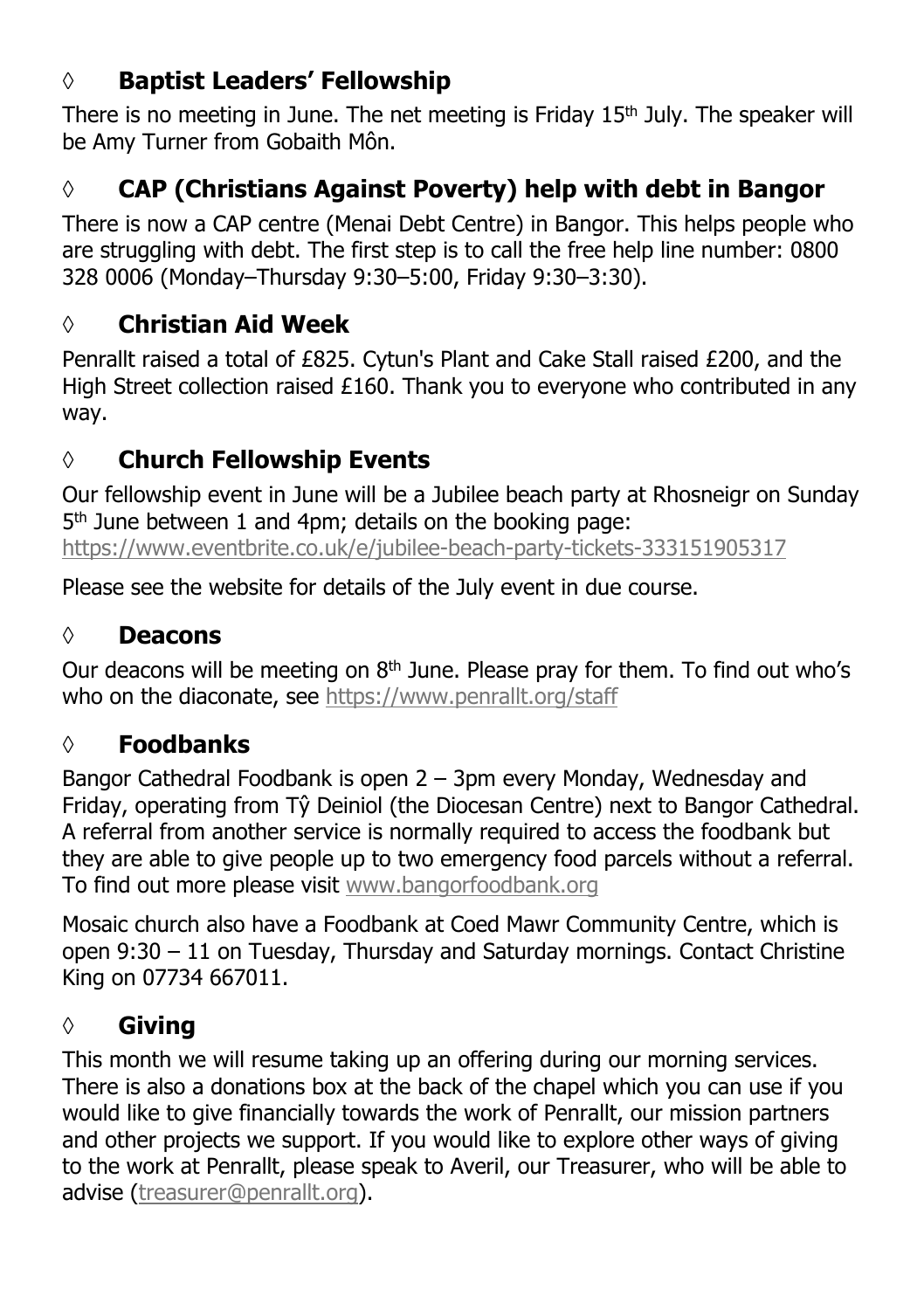## **◊ Hardship Fund**

The church has a small fund overseen by the minister to help people in need. If you find yourself in financial difficulty or know someone else that is struggling, please speak with Sarah Jackson ([sarah.jackson.home@gmail.com](mailto:sarah.jackson.home@gmail.com)) or John Thompson ([minister@penrallt.org\)](mailto:minister@penrallt.org) in confidence. And if you are in a position to add to the hardship fund, please speak to Averil Francis ([treasurer@penrallt.org\)](mailto:treasurer@penrallt.org).

### **◊ Homegroups / Contact, Care & Prayer**

We encourage you to join one of our homegroups if you are not already in one, as they are invaluable in helping us to deepen our relationship with the Lord and with one another. There are groups on Monday, Tuesday and Thursday evenings and on Tuesday and Friday mornings (most groups meet weekly). We also have contact, care and prayer groups to enable people to stay connected and receive prayer support even if they are not in a homegroup; these groups do not meet together but each one has a designated person to contact the other group members regularly. Please contact the church office if you are not part of a contact, care & prayer group or a homegroup and would like to be.

### **◊ Men's Fellowship**

Our men's fellowship group is continuing to meet monthly, generally on the first Wednesday evening of the month. Our June event was a barbecue on 1<sup>st</sup> June. Please contact Magnus ([office@penrallt.org\)](mailto:office@penrallt.org) if you would like to receive details of future events.

### **◊ Ordination**

The ordination of Mark Young will be at Morecomb Baptist Church on 2nd July at 2:30pm. Mark and Eve are former members of Penrallt's congregation. Mark will be taking on the ministry at Llandudno in September. Please pray for Mark, Eve and family. All are welcome – please contact the office for further details. There will also be an induction at Llandudno in September.

### **◊ Penrallt on Facebook and YouTube**

We have three Facebook groups:

• Penrallt ([www.facebook.com/groups/2402772192](https://www.facebook.com/groups/2402772192))

a general group for information and social interaction

- Penrallt Praver Point ([www.facebook.com/groups/302627593231755](https://www.facebook.com/groups/302627593231755)) a private group (as defined by Facebook, i.e. request to join) specifically to share prayer requests and encouragements
- Penrallt Student Fellowship ([www.facebook.com/groups/195300234272943](https://www.facebook.com/groups/195300234272943))

We also have a YouTube channel and a Facebook page (both called Penrallt Baptist Church), as well as another Facebook page for our young people: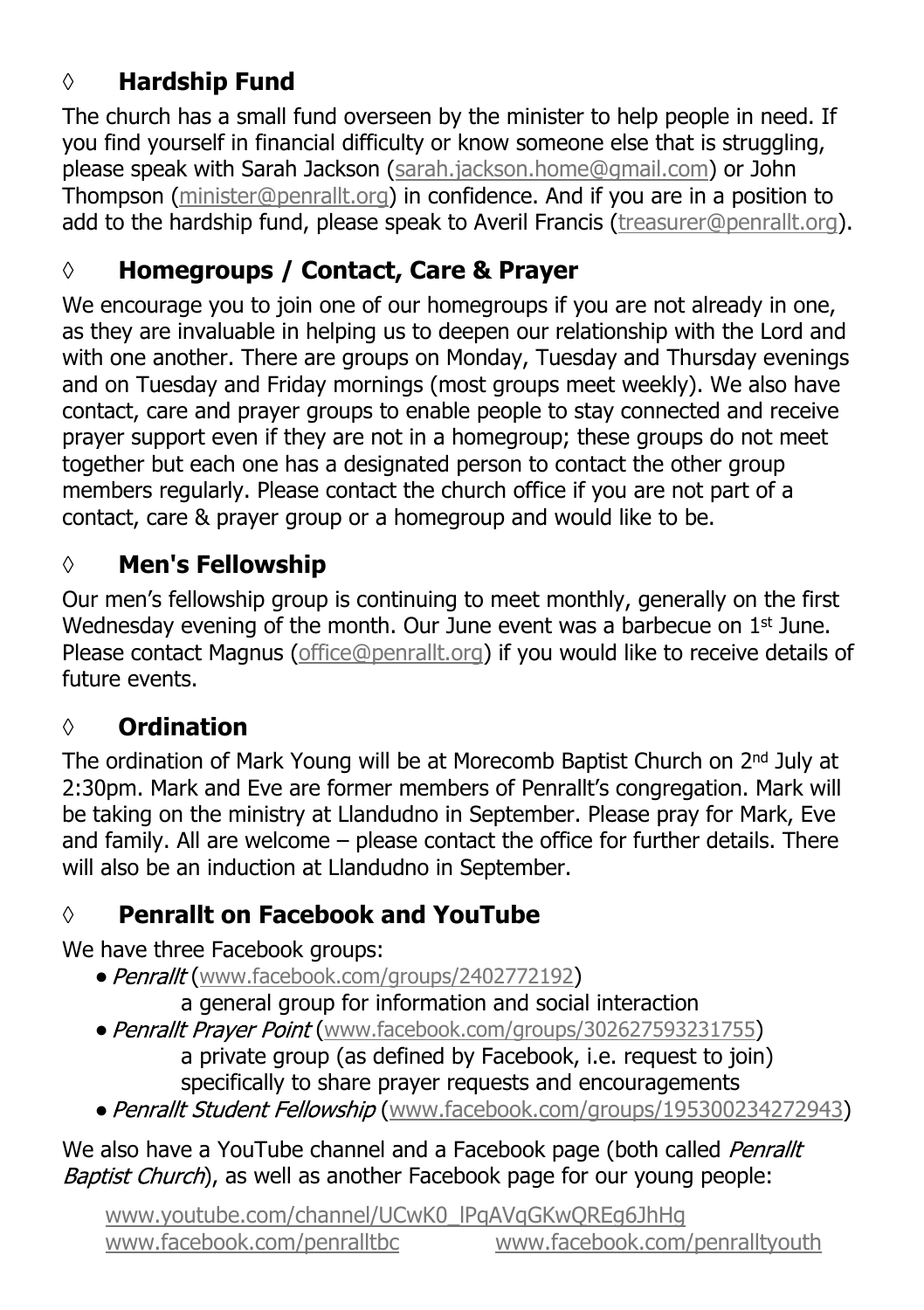### **◊ Pastoral Help**

If you have issues of concern about your own or someone else's welfare, please contact a member of the Pastoral Care team: Magnus Forrester-Barker (07890 109645); Geoff Moore (01248 410582); Gwen Hicks (01248 353648); Monica Morris (01407 840439), Abi Penney (01766 890624); John Thompson (07931 150697). The team are meeting on  $10<sup>th</sup>$  June — please pray for them.

#### **◊ Prayer Resources**

Send prayer requests, thanksgivings and testimonies to our email prayer diary via office@penrallt.org – email this address, too, to subscribe to the prayer diary, which goes out every week (usually on Mondays). We also have a more interactive Facebook prayer group (see above). To meet and pray with others, you are welcome to join our weekly Zoom prayer meetings on **Wednesdays at 11:30am** and **Saturdays at 8:30am**; please contact the church office if you need the connection details for either meeting. Our monthly prayer meetings in the church building will now be on Sunday evenings at 6pm – usually on the second Sunday of the month; the next one is  $12<sup>th</sup>$  June.

### **◊ Tea Party**

A huge thanks to Judith and Bob Bousfield for hosting the Tea Party, which raised a massive £335 for BMS World Mission and Christian Aid.

#### **◊ Women's Fellowship (Soul Sisters)**

The Penrallt Women's Fellowship has now been renamed as Soul Sisters. The next meeting will be on Saturday 11<sup>th</sup> June, with a visit to Oriel Môn in Llangefni at 10:30 when we hope to have a guided tour of the exhibitions followed by refreshments at Holland Arms Garden Centre. If anyone would like transport, please contact Averil on 01248 421744 or treasurer@penrallt.org A warm welcome is extended to all women, including family and friends.

### **◊ Youth: Ignite and Deeper**

Our main youth activities are a Thursday night group called *Ignite* (usually meeting in the Canolfan at 7pm) and a Sunday morning group, Deeper (during our morning services). Ignite is open to all, and is a social evening with games and activities. Deeper provides opportunity to find out more about the Christian faith. Find out more on our youth website, [www.penralltyouth.org,](https://www.penralltyouth.org/) as well as our Penrallt Youth [Facebook page](https://www.facebook.com/penralltyouth) and [Instagram group](https://www.instagram.com/penralltyouth/). Contact our youth worker, Becca ([youth@penrallt.org\)](mailto:youth@penrallt.org), for more information.